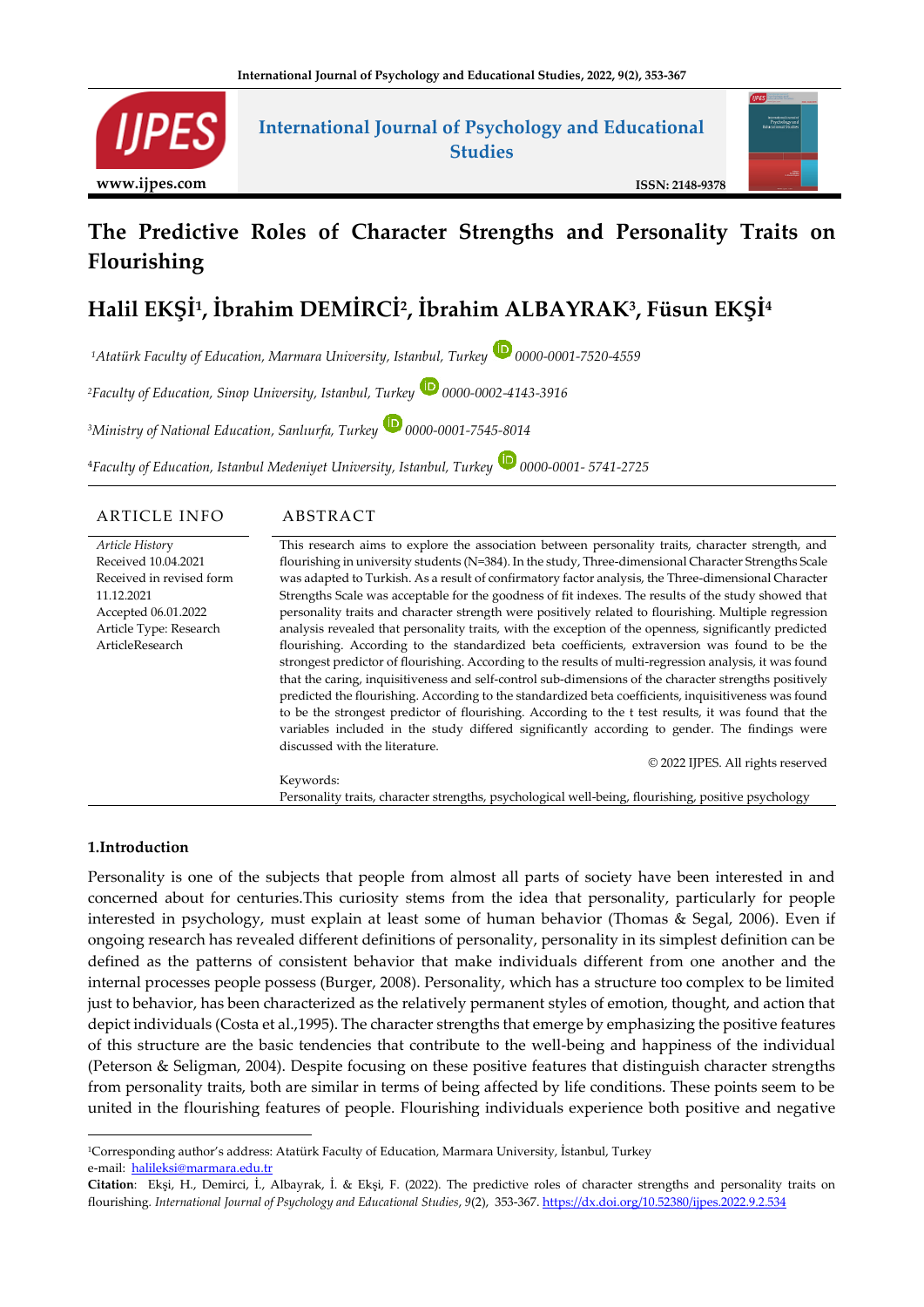emotions (Keyes, 2002; Seligman, 2015). In addition to all these, when considered one by one; the association between personality and flourishing (Villieux et al., 2016) and the association between character strengths and flourishing (Wagner et al., 2021) are supported by literature knowledge. However, we believe that there is a gap in the literature because the studies are recent and the variables are not considered together. In addition, we believe that examining the role of these variables in thriving (Harzer, 2020), which is more sensitive to fundamental changes than personality and character strengths (Harzer, 2020), may help people with recent questions about how to promote greater well-being in their families, workplaces, and groups (Keyes et al., 2015). Flourishing is key to maintaining the desired life (Huppert & So, 2013) and success in social and academic life (Seligman, 2011); and universities open many doors. It is not possible to accept universities as institutions where students can see the effects of their personality traits more clearly, as places where they will learn their academic skills or use them as a stepping stone for their career. This is because universities are also institutions that teach people how to live a life characterised by good character and values (Yeo, 2011).Flourishing increases life satisfaction in the long run (Huta, 2015) and is positively associated with the upbringing of productive individuals (Hone et al., 2015; Keyes, 2003). Based on this information, we can say that examining the role of university students' personality and character strengths on flourishing will expand our knowledge in understanding their well-being. Gender is an important variable during the university period, which includes many changes in well-being (De la Fuente et al., 2020; Diener et al., 2018). Such that women are twice as likely as males to experience depression from early childhood until maturity (Nolen-Hoeksema, 2001). On the other hand, social stereotypes about the well-being of men and women contain incomplete or erroneous information about the role of personality traits on flourishing (Kulik et al., 2016). For these reasons, it has become important to examine the differentiation status of the five factor personality traits, which are accepted by many researchers as expressions ofpersonality traits (Bruck & Allen, 2003; Costa et al.,1991), and the character strengths that have a positive relationship with flourishing (Demirci & Ekşi, 2018).

# **1.1. Big Five Personality Traits**

Although the general view exists that people often behave similarly to one another, traits are considered to exist that essentially distinguish people from one another. Allport (1931), who expressed this case as trait theory, indicated that the distinguishing trait should be emphasized, not the stimulus, while identifying exhibited behaviors. The classifications made related to these traits laid the groundwork for forming the fivefactor personality classification frequently used today (Bacanlı et al.,2009; Costa, Busch et al., McCrae, 1986; Costa & McCrae, 1995; McCrae & Costa, 1987, 1991). This five-factor personality structure is formed from five dimensions: conscientiousness, agreeableness, neuroticism, openness, and extroversion (Costa et al.,1991; Costa & McCrae, 1995; McCrae & Costa, 1987). Individuals possessing the trait of conscientiousness are individuals who strive to be self-disciplined, orderly, determined, competent, and successful (Costa et al., 1991; Costa & McCrae, 1995). Agreeableness demonstrates the trend of showıng more interpersonally harmonious behaviors (Costa et al.,1991). Individuals with high levels of neuroticism have feelings such as fear, sadness, nervousness, shame, guilt (Bruck & Allen, 2003), agitation, and pessimism (Goldberg, 1993) and are unable to show emotional stability. Extroverts are defined as individuals with high self-confidence who are energetic, social, talkative, and warm (McCrae & John, 1992; Costa et al.,1986). Open-mindedness is used for people who are open to experiences and who look at events from a broad perspective (McCrae & Costa, 1989). As a result, the five-factor personality model is useful enough to be able to characterize individual differences. At the same time, it can be said to be easy for studying in various cultures and an effective classification in determining personality traits in terms of providing similar comprehensive results in the research that has been done over the years (Caspi et al.,2005; Günay & Çarıkçı, 2019; Lau, 2013).

# **1.2. Character strengths**

In recent years, character strengths have become an important research area of positive psychology. According to Colborn (2016), the psychology remains incomplete in the tendency to focus on the development of human well-being, which means it is also incomplete on the issue of paying attention to the character traits that contribute to well-being. Peterson and Seligman (2004), who emphasized the concepts of character strengths and personal virtues on this topic, stated character strength as the character traits that support universal basic virtues based on the species' biology and survival. This perspective focuses on how positive individual differences can be developed and used most efficiently (Bakker & Van Woerkom, 2017). Peterson and Seligman (2004), who conducted the pioneering study on character strengths, gathered 24 character strengths under six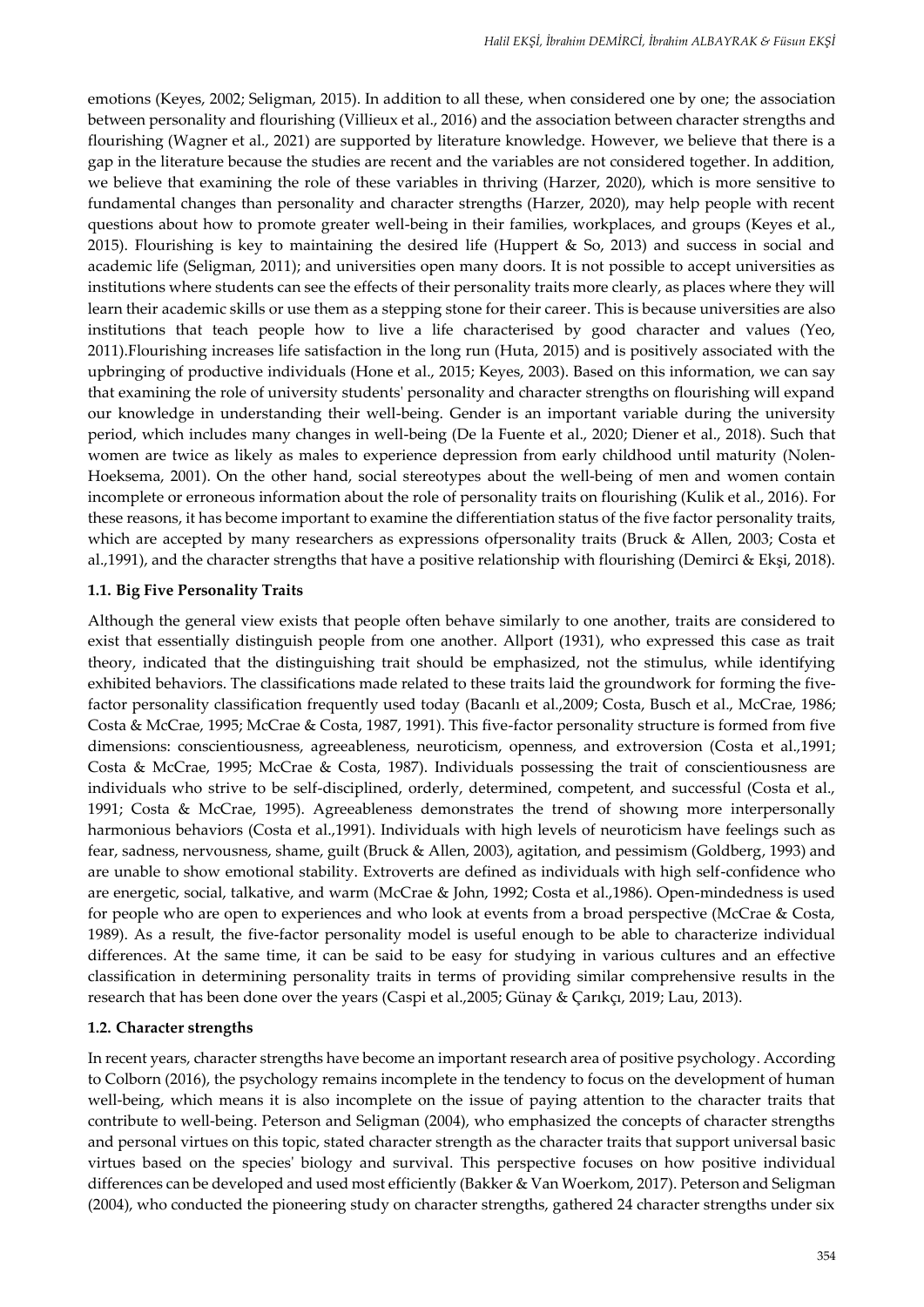personal virtues. However, because the character strengths that appear in the classification do not differ by cultural and social norms (Kristjánsson, 2010), the presentation of variation in cultural context (Seibel et al., 2015; Ana Paula & Zanon, 2018) laid the groundwork for revealing the character strengths approach in three dimensions (Duan et al., 2012; McGrath, 2015): caring, curiosity, and self-control.Caring determines the character strengths that play a role in maintaining acceptable relationships with others. The fact that individuals associate their self with creativity and ınquisitiveness in their lives shows that they use the character strengths inquisitiveness. Finally, self-control is related to the ability to adapt to regulation (Duan & Bu, 2017). Individuals use this character strengths on the way to their desired goals and values.

# **1.3. Flourishing**

Flourishing is more than people being happy. Through the development of positive psychology based on identifying strong directions and positive individual traits (Seligman & Csikszentmihalyi, 2000), well-being has been addressed as two different approaches: the hedonic tradition, which relates more with happiness, and the eudemonic tradition, which emphasizes human potential more (Keyes & Simones, 2012; Ryan & Deci, 2001). Flourishing, which has been placed in the tradition of positive psychological functionality (Eudemonics; Ryff & Singer, 2008), can be defined as the ability to positively advance one's life personally and socially, to be productive, and to have the potential of strengths that can be utilised at any moment in life (Keyes, 2002; Ryff, 1989). In short, well-being can be said to be psychological for individuals who are psychologically and socially functional and who can say their life is going well (Huppert & So, 2009; Keyes & Haidt, 2003). Diener et al. (2010), who considered these theories to be individually insufficient at explaining psychological well-being, integrated the perspectives of theorists such as Seligman, Maslow, Ryff, Deci, and Ryan by also including certain items like "being connected and interested" and "optimism" (Telef, 2013). In this regard, flourishing is related to having high levels of both hedonic and eudemonic well-being (Huppert & So, 2013; Keyes, 2002). Diener et al. (2010) defines flourishing as a concept that describes important aspects of human relationships, from positive relationships to a sense of competence and a sense of meaning and purpose in life. is a concept that explains important aspects of human relationships. Also, when looked at from this angle, flourishing emphasizes the social-psychological aspect of well-being, unlike other theories on well-being. Much research is available that has investigated the relationship of flourishing to personality in support of this idea (Dewal & Kuma, 2017; Drezno et al.,2019; Gonzalez et al., 2014; Hussain, 2018; Kjell et al.,2013; McCrae & Costa, 1991; Salami, 2011; Yasin, 2016;Zıskıs, 2010).

Despite the fact that research shows the association between character qualities and flourishing (Duan & Ho, 2018; Gustems & Calderon, 2014; Wagner et al., 2021) have begun to become widespread, the need for research on the role of personality traits and character strengths on flourishing together formed the basis of this research. As a result, it is seen that personality traits are strongly associated with flourishing (Keyes et al., 2015). Supporting this, development was found to be positively related to conscientiousness and extraversion, and negatively related to neuroticism (Diener & Seligman 2002). When personality traits are kept constant, the important role of character strengths on flourishing emerges (McGrath, 2015). It can be said that character strengths emerge by reframing five basic personality traits with positive traits (Peterson & Seligman, 2004; Park & Peterson, 2006). Therefore, there is a strong relationship between character strengths and personality traits (Noronha & Campos, 2018).

# **1.4. Current Study**

Flourishing is an important concept in terms of making important life decisions for university students who are trying to mature their own identities, particularly in their social life, and in terms of its use at the highest level for its potential within human relations (Hone et al., 2014). In addition, based on studies that emphasize the importance of gender effect on flourishing, the gender factor was also examined in this study.When they are predicted to change with increased environmental stimuli, individuals' personality traits and existing strengths appear likely to contribute to awareness of their own thoughts and feelings and positively affect their individual development. Examining the relationships among flourishing, personality traits, and character strengths is considered able to contribute to the positive psychology literature especially in holistically evaluating these three concepts together in Turkey, aside from the fact that no study is encountered to have researched them. This research aims to investigate the relationship among personality traits, character strengths, and flourishing. Accordingly, answers to the following questions are sought: (1) Does a significant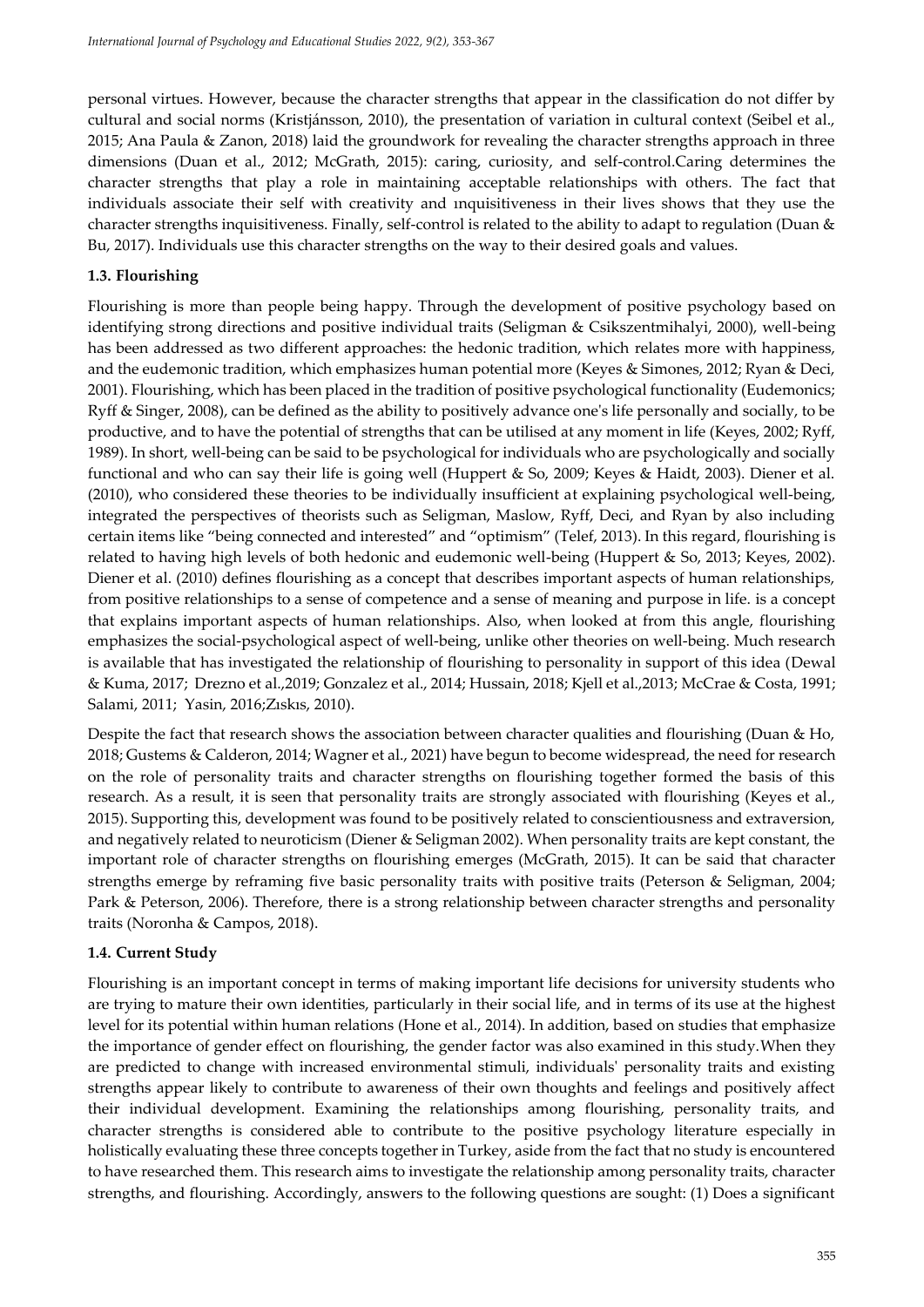relationship exist between personality traits and flourishing? (2) Does a significant relationship exist between character strengths and flourishing? (3) Do personality traits, character strengths, and flourishing significantly differ with respect to gender?

#### **2. Methodology**

# **2.1. The Research Design**

Correlational research designs are studies that seek to determine the level of change between two or more variables (Fraenkel at al., 2012). In this study, the correlational research design and the causal-comparative research methodology were utilized to investigate the links between personality traits, character strengths, and flourishing. A correlational research design was used to determine which character strengths and personality traits predict flourishing. A causal-comparative research design was used to whether flourishing, character strengths, and personality traits differ according to gender.

#### **2.2. Research Sample**

The sample of the research consists of 384 university students (196 women, 188 men) studying at various faculties of Karadeniz Technical University and Kocaeli University (ie faculties of medicine, architecture and dentistry) in the 2018-2019 academic year. Participants' ages range from 18 to 34 years, with their mean age calculated at 21.81 ( $\pm$  1.95). The study group was determined using the convenience sampling method (Büyüköztürk, 2015), which is used in applicable cases due to existing limitations in terms of time, money, and labor.

#### **2.3. Data Collection Tools**

*The Flourishing Scale.* The Flourishing Scale, which contains eight items, describes the human function of important objects, from positive relations to feelings of competence and having a meaningful and purposeful life. The Flourishing Scale was developed by Diener et al. (2010), and the Turkish adaptation study was performed by Telef (2013). The Flourishing Scale is a 7-point Likert-type scale whose items are evaluated from 1 to 7 (1 = *strongly disagree*, 7 = *strongly agree*). The scale is formed of one dimension and has no reverse-scored items. Example items for the Flourishing Scale are "I lead a purposeful and meaningful life." and "I am optimistic about my future." The scores obtainable on the scale range from 7 to 56. Higher scores indicate the person has more psychological resources and strengths. 42% of the total variance is explained as a result of the scale's exploratory factor analysis. The factor loadings for the items on the scale have been calculated between .54 and .76. Goodness-of-fit values have been found sufficient in the confirmatory factor analysis. Cronbach's alpha of internal consistency was obtained from the scales reliability study and calculated as .80.

*The Big Five Inventory-2 Short Form (BFI-2-S).* The BFI-2-S was developed by Soto and John (2017) and consists of five subdimensions (extroversion, conscientiousness, agreeableness, openness, and neuroticism), each containing six items.The scale was adapted to Turkish by Cemalcılar et al. (2017). The scale consists of 30 items in total, is scored as a 5-point Likert-type. Example items for the The Big Five Inventory-2 Short Form are "I consider myself a very worried person." and " I see myself as an extroverted, social person." As a result of the inventory's exploratory factor analysis, 91% of the total variance explained by the long form was determined to be preserved. The factor loadings of the scale's items vary from .39 to .81. Cronbach's alpha of reliability varies from .73 to .84 for each of the five traits. The test-retest reliability coefficient ranges from .69 to .88.

*The Three-dimensional Inventory of Character Strengths (TICS).* The TICS, developed by Duan and Bu (2017), consists of three sub-dimensions: caring, inquisitiveness, and self-control. The scale consists of 15 items in total (5 items for each dimension) and is scored as a 5-point Likert-type scale. The scale has no reverse-scored items. As a result of the confirmatory factor analysis of the scale's 15-item 3-dimensional structure, the scale is seen to provide adequate fit. Example items for the Three-dimensional Inventory of Character Strengths are "I can find something of interest in any situation." and " I enjoy being kind to others." The Cronbach's alphas calculated for the original form of the inventory are .86 for the total score, .85 for the caring subdimension subdimension of caring, .81 for the sub-dimension of inquisitiveness, and .79 for the self-control subdimension (Duan & Bu, 2017).For the adaptation study of the TICS to Turkish, Wenjie Duan who developed the TICS was contacted by email, and permission to adapt was obtained. The item pool from the Chinese Virtues Questionnaire, which was formed by adapting the Values in Action Inventory of Strengths (VIA-IS) to Chinese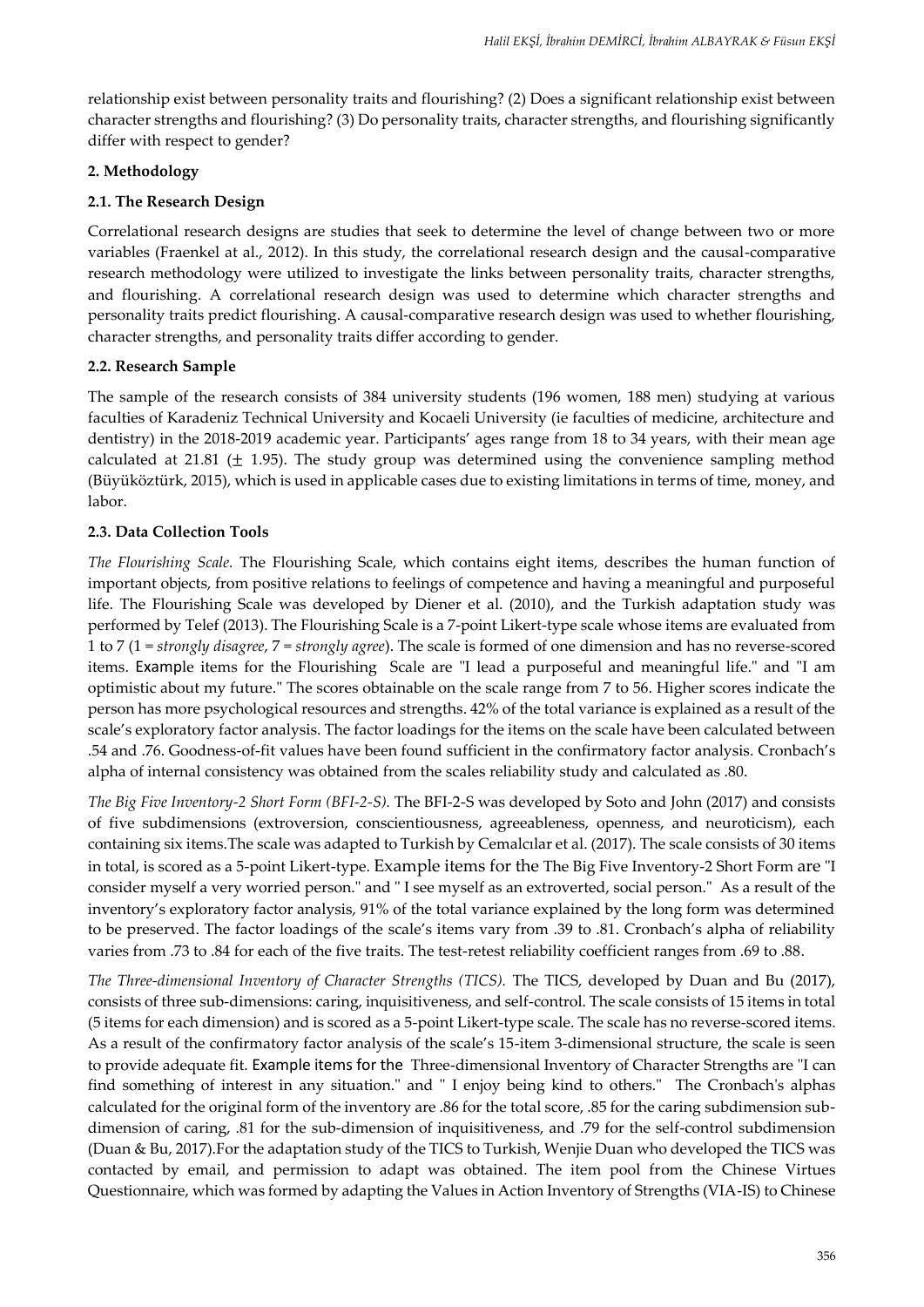culture, was used while developing the measurement tool. The measuring tool consists of 15 items, with 5 items for each of the sub-dimensions of caring, inquisitiveness, and self-control. The translate-retranslate method has been used to translate the TICS to Turkish. Validity factor analysis of the scale's structure has been examined using the internal consistency method. Item analysis has been examined through corrected itemtotal score correlations. LISREL and SPSS programs have been used for the validity and reliability analyses.

*Item Analysis and Reliability.* Item analysis was performed to establish the predictive strength and discrimination of the scale items' total score. The corrected item-total score correlation for the items in the scale ranged from .57 to .70 for the positive caring subdimension, from .53 to .68 for the sub-dimension of inquisitiveness, and from .50 to .66 for the self-control subdimension. Cronbach's alphas of internal consistency for the TICS were calculated as .86 for the total scale score, .85 for the caring subdimension sub-dimension of caring, .81 for the sub-dimension of inquisitiveness, and .79 for the self-control subdimension. The results are presented in Table 1.

|                 | Item Number    | Min            | Max | X    | ${\rm SD}$ | $r_{\rm{itt}}$ | $r_{\rm its}$ |
|-----------------|----------------|----------------|-----|------|------------|----------------|---------------|
|                 | 1              | $\overline{2}$ | 5   | 3.87 | 0.88       | 0.47           | 0.70          |
|                 | $\overline{2}$ | 1              | 5   | 3.91 | 0.96       | 0.52           | 0.70          |
| Caring          | 3              | 1              | 5   | 3.79 | 0.91       | 0.56           | 0.68          |
|                 | $\overline{4}$ | 1              | 5   | 3.86 | 0.99       | 0.48           | 0.69          |
|                 | 5              |                | 5   | 3.65 | 1.05       | $0.50\,$       | 0.57          |
|                 | 6              | $\mathbf{1}$   | 5   | 3.69 | 1.07       | 0.49           | 0.57          |
|                 | 7              | 1              | 5   | 3.85 | 1.06       | 0.54           | 0.58          |
| Inquisitiveness | 8              | 1              | 5   | 3.73 | 0.97       | 0.62           | 0.68          |
|                 | 9              | 1              | 5   | 3.81 | 0.92       | 0.56           | 0.60          |
|                 | 10             |                | 5   | 3.51 | 0.95       | 0.57           | 0.53          |
|                 | 11             | $\mathbf{1}$   | 5   | 3.52 | 1.10       | 0.39           | 0.60          |
|                 | 12             | 1              | 5   | 3.40 | 1.05       | 0.34           | 0.57          |
| Self-control    | 13             | 1              | 5   | 3.52 | 1.02       | 0.38           | 0.66          |
|                 | 14             | 1              | 5   | 3.62 | 0.94       | 0.52           | 0.55          |
|                 | 15             |                | 5   | 3.81 | 1.07       | 0.47           | 0.50          |

**Table 1.** *The Descriptive statistics and Corrected Item-Total Test Correlations for the TICS*

**ritt=** Item-Total Correlations for Total Scale; **rits=** Item-Total Test Correlations for Subscales

*Structure Validity.* Confirmatory factor analysis has been performed to assess the three-dimensional structure of the TICS' original form. Apart from the RMSEA value, the goodness-of-fit values for the first established model are seen to be acceptable. After checking the modification indices, modifications were made to the error variances for items 2 and 3 from the caring subdimension and for items 14 and 15 from the self-control subdimension.Table 2 shows the fit index values derived from the confirmatory factor analysis. The factor loadings for the scale range from .52 to .78. When examining the latest model's fit indexes, the scale's threedimensional has an acceptable level of fit.

**Table 2.** *Goodness-of-Fit Indexes of Measurement Models*

| <b>TUDIC 2.</b> COORINGS OF I II INDUCTOR INTERVALLED INTO THE |        |    |              |     |      |             |              |             |        |  |  |
|----------------------------------------------------------------|--------|----|--------------|-----|------|-------------|--------------|-------------|--------|--|--|
|                                                                |        | sd | $\bigcap$ FI | NFI | NNFI | <b>SRMR</b> | <b>RMSEA</b> | <b>ECVI</b> | AIC    |  |  |
| First Model                                                    | 359.64 |    | 94           | .92 | .93  | .079        | 090          |             | 425.64 |  |  |
| Second Model                                                   | 284.72 |    | .95          | .93 | .94  | .082        | 078          | 0.93        | 354.72 |  |  |

#### **2.4. Data Collection and Analysis Process**

At the stage of collecting the research data, the participants were informed about the goal of the study and how the data would be used. Data collection was carried out by applying the paper-pencil test. The data set obtained was examined and the data set of 9 participants was separated due to empty or incomplete filling. In this way, analyzes were carried out on a total of 384 data. Pearson Product-Moment Correlation and multiple regression analysis examined the relationships among personality traits, character strengths, and flourishing. Network analysis was utilized further to clarify the relationship between personality traits, character strengths, and flourishing. The EBICglasso estimation techniques was used to network analysis. Independent samples t-test was used to determine whether there was a significant difference in terms of gender. Analyzes were performed using the trial version of the SPPS 22.0 package program and JASP 0.13.1.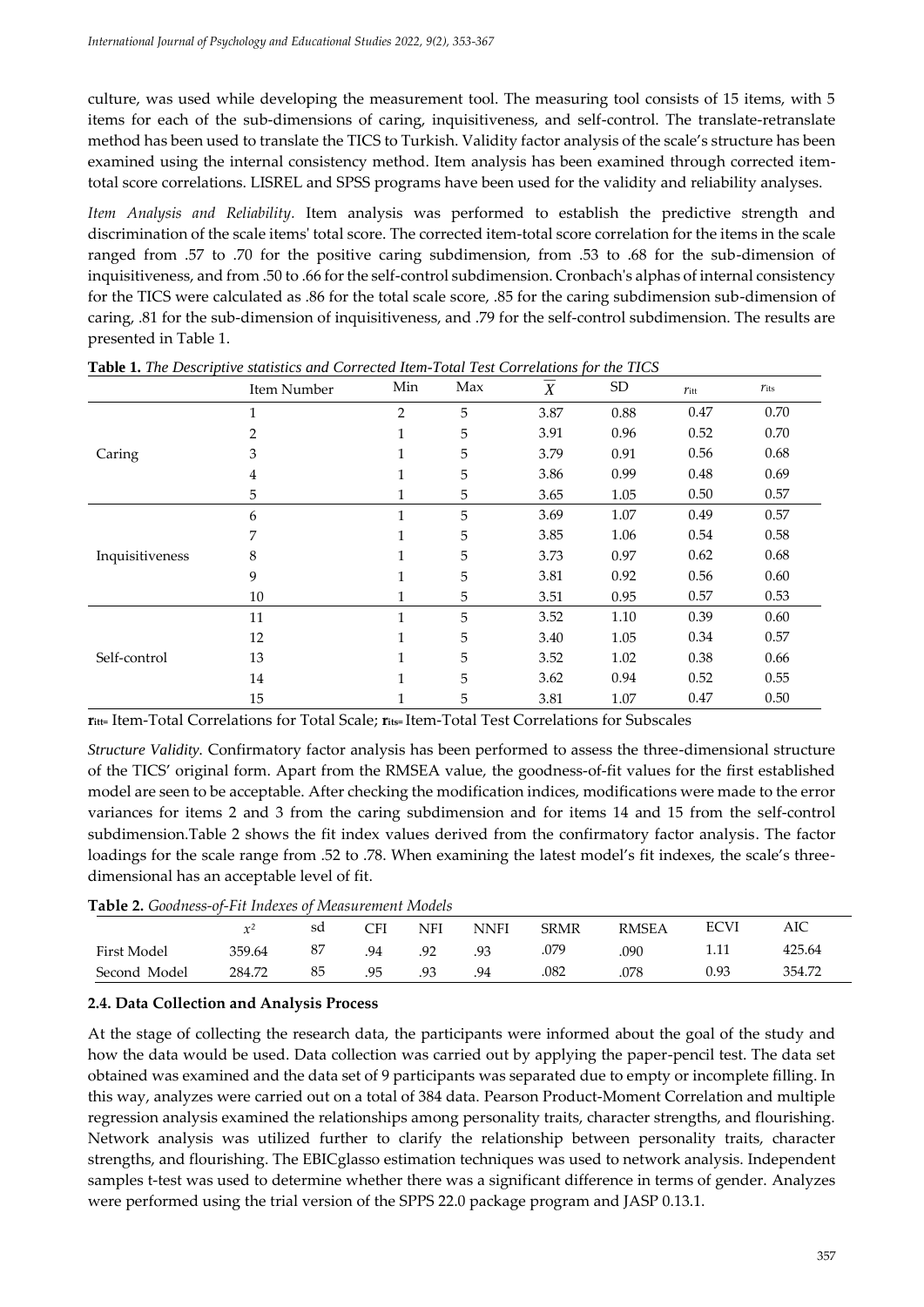Before starting the analysis, the convergence of the normal distribution of the data was examined with the Skewness and Kurtosis coefficients (see table 3). The values obtained were between – 1 and +1 (Tabachnic et al., 2007) and met the normality assumption. In addition, by looking at the Durbin-Watson value (2.0), it was seen that there was no autocorrelation problem in the research data (Büyüköztürk et al. 2015) and the Variance Inflation Factors value was less than 4 (Hair et al. 2010). Therefore, it is accepted that there is no multicollinearity problem in the data. Regression analyzes, correlation and t tests were used to test hypothetical relationships. The findings were evaluated at.05 significiance level.

# **3. Findings**

The relationship between the variables and flourishing has been examined using the Pearson product-moment correlation analysis method. The findings obtained as a result of the analysis are presented in Table 3. When examining the relationship of flourishing with the sub-dimensions of character strengths in Table 3, flourishing is seen to have statistically significant relationships with caring (positive mid-level; *r* = .42, *p* < 0.01), inquisitiveness (positive mid-level; *r* = .47, *p* < 0.01), and self-control (positive low-level; *r* = .32, *p* < 0.01). When examining the relationship between flourishing and personality traits, flourishing is seen to have positive statistically significant relationships with extroversion ( $r = .35$ ,  $p < 0.01$ ), agreeableness ( $r = .29$ ,  $p < 0.01$ ), conscientiousness ( $r = .32$ ,  $p < 0.01$ ), and openness ( $r = .22$ ,  $p < 0.01$ ) and a negative statistically significant relationship with the sub-dimension of neuroticism  $(r = -0.33, p < 0.01)$ .

| <b>Scales</b>        |           | 2         | 3          | 4         | 5         | 6         | 7         | 8        | 9      |
|----------------------|-----------|-----------|------------|-----------|-----------|-----------|-----------|----------|--------|
| 1. Caring            |           |           |            |           |           |           |           |          |        |
| 2. Inquisitiveness   | $.508**$  |           |            |           |           |           |           |          |        |
| 3. Self-control      | $.169**$  | $.401**$  |            |           |           |           |           |          |        |
| 4. Extroversion      | $.209**$  | $.200**$  | $.160**$   |           |           |           |           |          |        |
| 5. Agreeableness     | $.183**$  | $.198**$  | 0.081      | $.164**$  |           |           |           |          |        |
| 6. Conscientiousness | .499**    | $.297**$  | $.135**$   | $.251**$  | $.309**$  |           |           |          |        |
| 7. Neuroticism       | $-.260**$ | $-.203**$ | $-0.379**$ | $-.330**$ | $-.241**$ | $-.421**$ |           |          |        |
| 8. Openness          | $.177**$  | $.138**$  | $.102*$    | $.323**$  | $.302**$  | $.172**$  | $-.162**$ |          |        |
| 9. Flourishing       | $.417**$  | $.473**$  | $.321**$   | $.347**$  | $.293**$  | $.322**$  | $-.329**$ | $.219**$ |        |
| Mean                 | 19.08     | 18.59     | 17.87      | 20.15     | 22.03     | 20.28     | 17.49     | 21.31    | 41.96  |
| SD                   | 3.80      | 3.74      | 3.83       | 4.70      | 3.98      | 4.18      | 4.35      | 4.15     | 8.13   |
| <b>Skewness</b>      | $-.45$    | $-.33$    | $-34$      | .00       | $-.27$    | .06       | .00       | $-.26$   | $-.52$ |
| Kurtosis             | $-15$     | $-.30$    | $-.21$     | $-.41$    | $-.39$    | $-.39$    | $-.23$    | $-.06$   | $-.20$ |
| Cronbach             | .85       | .81       | .79        | .73       | .68       | .66       | .66       | .67      | .88    |

**Table 3.** *Correlation Coefficients Regarding the Relationships Among Variables*

\*\* *p < 0.01, \* p < 0.05*

After examining the correlation analyses, a multiple-regression analysis of character strengths' status for predicting flourishing was performed. The analysis results are given in Table 4. The results of the multipleregression analysis have determined the established model to have a positive, mid-level statistical significance  $(R = 0.538, p < 0.001)$ , and the three sub-dimensions of character strengths altogether explain 28% of the total variance in the variable of flourishing ( $R^2$ = 0.284;  $F$  = 51.565,  $p$  < 0.001). When examining the *t*-test results regarding the significance of the regression coefficients, the three sub-dimensions are positive and statistically significant (i.e., caring [*t* = 4.885, *p* = 0.01], inquisitiveness [*t =* 5.220, *p* < 0.001], and self-control [*t =* 3.523, *p* < 0.001]). In terms of the standardized regression coefficient (ß), the relative order of importance for the subdimensions of character strengths on flourishing are: inquisitiveness ( $\beta$  = 0.282), caring ( $\beta$  = 0.245), and selfcontrol  $(\beta = 0.166)$ . When looking at the beta coefficients, the sub-dimension of inquisitiveness is seen to be the most significant predictor of flourishing ( $\beta$  = 0.282,  $p$  < 0.001).

The regression analysis results regarding how personality traits predict flourishing are given in Table 5. The results of the multiple-regression analysis have determined the established model to have a positive and midlevel statistical significance (*R* = 0.479, *p* < 0.001), and the sub-dimensions of personality traits together explain 22% of the total variance in the variable of flourishing ( $R^2$  = 0.219,  $F$  = 22.505,  $p$  < 0.001).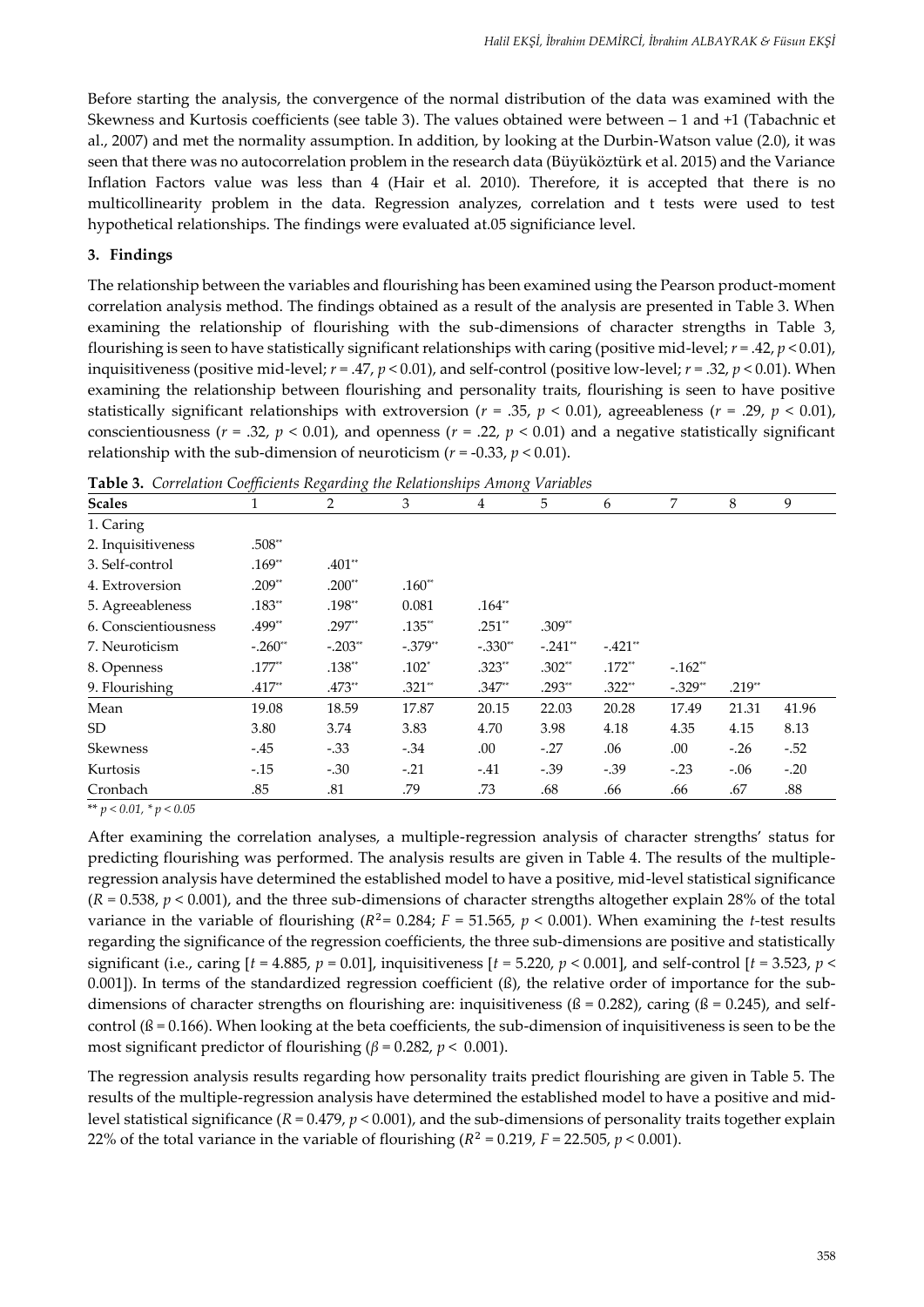|  |  | Table 4. Multiple-Regression Analysis Results on the Predictive Role of Character Strengths on Flourishing |
|--|--|------------------------------------------------------------------------------------------------------------|
|--|--|------------------------------------------------------------------------------------------------------------|

| Predictor       |        | Se    |      |            | R   | $R^2$ | Adi. $R^2$ |           | 95% CI |        |
|-----------------|--------|-------|------|------------|-----|-------|------------|-----------|--------|--------|
| (Constant)      | 14.220 | 2.316 |      | $6.139***$ | 538 | 289   | .284       | 51.565*** | 9.665  | 18.774 |
| Caring          | .525   | .107  | .245 | $4.885***$ |     |       |            |           | .314   | .736   |
| Inquisitiveness | .614   | .118  | .282 | $5.220***$ |     |       |            |           | .383   | .845   |
| Self-control    | .353   | .100  | 166  | $3.523***$ |     |       |            |           | .156   | .550   |
| *** $p<.001$    |        |       |      |            |     |       |            |           |        |        |

When investigating the *t*-test results regarding the significance of the regression coefficients, while extroversion (*t* = 4.353, *p* < 0.001), agreeableness (*t* = 3.240, *p* < 0.001), and conscientiousness (*t* = 2.835, *p* < 0.001) are statistically significant in the positive direction, neuroticism (*t* = -2.857, *p* < 0.01) is statistically significant in the negative direction. Only the sub-dimension of openness has been seen to not be a significant predictor of flourishing (*t* = 1.016, *p* > 0.05). According to the standardized regression coefficient (*ß*), the relative order of importance for the sub-dimensions of personality traits regarding flourishing are seen as: extroversion  $(\beta =$ 0.219), agreeableness ( $\beta$  = 0.160), conscientiousness ( $\beta$  = 0.146), and neuroticism ( $\beta$  = -0.148). When looking at the ß coefficients, the sub-dimension of extroversion is seen to be the most significant predictor of flourishing (*β* = 0.282, *p* < 0.001).

|  |  |  |  |  | <b>Table 5.</b> Multiple-Regression Analysis Results Regarding How Personality Traits Predict Flourishing Levels |  |  |  |  |  |  |  |  |
|--|--|--|--|--|------------------------------------------------------------------------------------------------------------------|--|--|--|--|--|--|--|--|
|--|--|--|--|--|------------------------------------------------------------------------------------------------------------------|--|--|--|--|--|--|--|--|

| Predictor              |        | SF    |        |            |      | D <sub>2</sub> | Adi. R <sup>2</sup> |           | 95% CI  |         |
|------------------------|--------|-------|--------|------------|------|----------------|---------------------|-----------|---------|---------|
| (Constant)             | 24.074 | 4.109 |        | 5.859***   | .479 | .229           | .219                | 22.505*** | 15.994  | 32.153  |
| Extroversion           | .378   | .087  | .219   | $4.353***$ |      |                |                     |           | .207    | .549    |
| Agreeableness          | .328   | .101  | 160    | $3.240**$  |      |                |                     |           | .129    | .527    |
| Conscientiousness      | .285   | .100  | 146    | $2.835**$  |      |                |                     |           | .087    | .482    |
| Neuroticism            | $-276$ | .097  | $-148$ | $-2.857**$ |      |                |                     |           | $-467$  | $-.086$ |
| <i><b>Openness</b></i> | .099   | .097  | .050   | 1.016      |      |                |                     |           | $-.092$ | .289    |

*\*\*\*p<.001, \*\*p<.01, \*p<.05*

Network analysis was utilized to further clarify the relationship between flourishing, character strengths, and personality traits. The analysis results of relationships among personality traits, character strengths, and flourishing are visualized in Figure 1.



**Figure 1.** *The network structure of relationships among flourishing, character strengths, and personality traits (Blue lines show positive relationships and red lines show negative relationships. Thicker edges represent stronger relationships).*

According to network analysis, flourishing has connection with personality traits and character strengths. Flourishing was strongly associated with inquisitiveness, which was followed by extroversion, caring, and agreeableness. Positive correlations are shown by blue edgeBlue edges show positive correlations, whereas negative correlations are represented by red edges.

The results of the *t*-Test for gender differences regarding the scores received on the BFI-2-S, TICS, and Flourishing Scale are given in Table 6. Statistically significant differences have been determined for TICS' sub-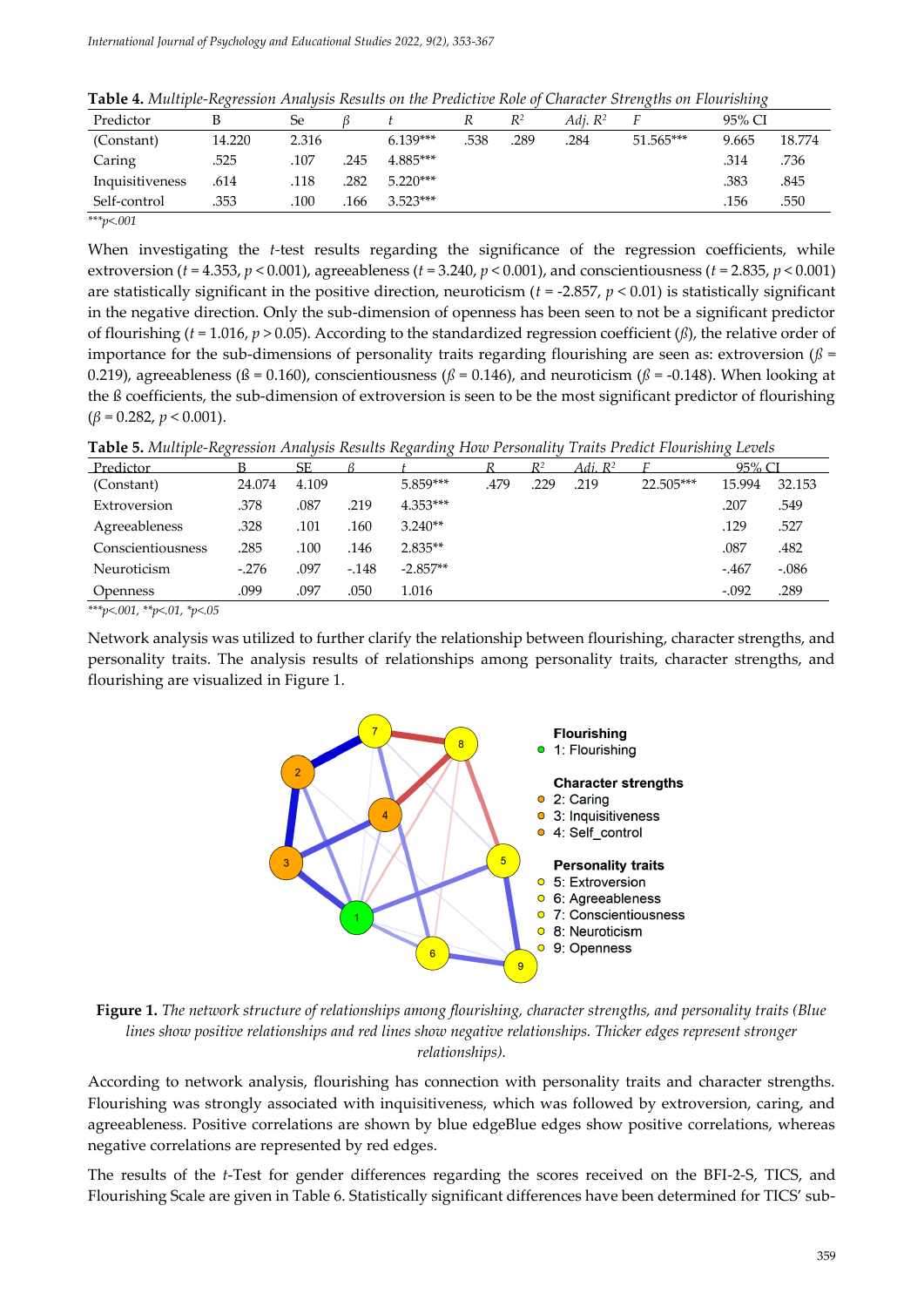dimensions of caring ( $t = 3.207$ ,  $p < 0.05$ ) and inquisitiveness ( $t = 2.193$ ,  $p < 0.05$ ); BFI-2-S' sub-dimensions of extroversion (*t* = 2.305, *p* < 0.05), agreeableness (*t* = 4.574, *p* < 0.05), and conscientiousness (*t* = 3.331, *p* < 0.05); and the scores from the Flourishing Scale (*t* = -1.556, *p* < 0.05). When looking at the means for man and women, this differentiation for all the scales and sub-dimensions is seen to be in favor of women. No statistically significant difference has been determined for the sub-dimensions of self-control (*t* = 3.331, *p* > 0.05) from TICS and neuroticism (*t* = 1.593, *p* > 0.05) from the BFI-2-S.

| <b>Scales</b>     |       | Women ( <i>n</i> = 196) |      |             |       | Man ( $n = 188$ ) |          |       | Cohen's d                |
|-------------------|-------|-------------------------|------|-------------|-------|-------------------|----------|-------|--------------------------|
| Caring            | 19.68 | $\pm$                   | 3.62 | $18.45 \pm$ |       | 3.89              | 3.207    | 0.001 | 0.33                     |
| Inquisitiveness   | 19.00 | $\pm$                   | 3.45 | 18.17       | $+$   | 3.98              | 2.193    | 0.029 | 0.22                     |
| Self-control      | 17.57 | Ŧ                       | 3.63 | 18.18       | $+$   | 4.01              | $-1.556$ | 0.121 | $\overline{\phantom{a}}$ |
| Extroversion      | 20.69 | $\pm$                   | 4.68 | $19.59 \pm$ |       | 4.68              | 2.305    | 0.022 | 0.24                     |
| Agreeableness     | 22.91 | $\pm$                   | 3.86 | $21.10 \pm$ |       | 3.90              | 4.574    | 0.000 | 0.47                     |
| Conscientiousness | 20.97 | $\pm$                   | 4.18 | 19.57       | $+$   | 4.06              | 3.331    | 0.001 | 0.34                     |
| Neuroticism       | 17.83 | $\pm$                   | 4.45 | 17.12       | $+$   | 4.23              | 1.593    | 0.112 | $\overline{\phantom{0}}$ |
| <b>Openness</b>   | 22.03 | $\pm$                   | 4.21 | 20.57       | $+$   | 3.96              | 3.507    | 0.001 | 0.36                     |
| Flourishing       | 42.84 | $\pm$                   | 7.83 | 41.04       | $\pm$ | 8.36              | 2.175    | 0.030 | 0.22                     |

**Table 6.** *Results of the t-Test for Gender Differences*

# **4. Conclusion and Discussion**

This study aimed to adapt the Three-dimensional Inventory of Character Strengths (TICS) to Turkish and investigate the predictive power of personality traits and character strengths on flourishing. Firstly, TICS psychometric properties have been found acceptable by performing validity and reliability analyses. Similarities are seen for the reliability findings from TICS' original form (Duan & Bu, 2017) and from the Turkish form that has been adapted.

Multiple-regression analysis has been done to investigate the relationships among personality traits, character strengths, and flourishing. When examining the findings in this direction, the results have been reached that personality traits (except openness) and character strengths effectively predict flourishing. Character strengths are a stronger predictor of flourishing than personality traits.

Of the subdimensions of personality traits, extroversion, agreeableness, and conscientiousness significantly predict flourishing in a positive direction and neuroticism in a negative direction. When examining the standardized beta coefficients, the personality trait that best predicts flourishing is seen to be extroversion. When examining the literature, extroversion and neuroticism have been found as the strongest predictors of subjective well-being in one research done on health workers (Gutierrez et al.,2005). Extraversion, conscientiousness and neuroticism play an important role in subjective and psychological well-being (Meléndez et al.,2019). When evaluated from this perspective, the findings can be said to support the literature.

Character strengths clearly play a significant role for university students' happiness and well-being (Karris, 2007). When examining the standardized beta coefficients, the result has been reached that the sub-dimension of inquisitiveness is the best predictor of flourishing. Previous studies have concluded that character strengths are significant predictors of well-being (Lounsbury et al., 2009). Research that has been done supports the findings from this study (Demirci & Ekşi, 2018; Proctor et al.,2011).

Similar to the results of this research, one study showed that of the 24 character strengths, the strong aspects associated with happiness (hope, vitality, gratitude, curiosity, and love) had greater and more significant correlations with well-being and subjective well-being than the other character strengths (Hausler et al., 2017).Some character strengths, aside from significantly predicting well-being, are also seen to be effective at reducing symptoms of depression (Murrell, 2015). Similar to the results of the current study, the aforementioned studies have shown that the character strength of inquisitiveness has an important place in explaining well-being. Individuals who are chasing vital goals and searching for their psychological needs, especially university-aged individuals, can be expected to have increased inquisitiveness strength and be able to provide ideas (Deci & Ryan, 2000).

This is similar to the literature where character strengths are more powerful than personality traits explaining flourishing. One research performed on university students found character strengths to predict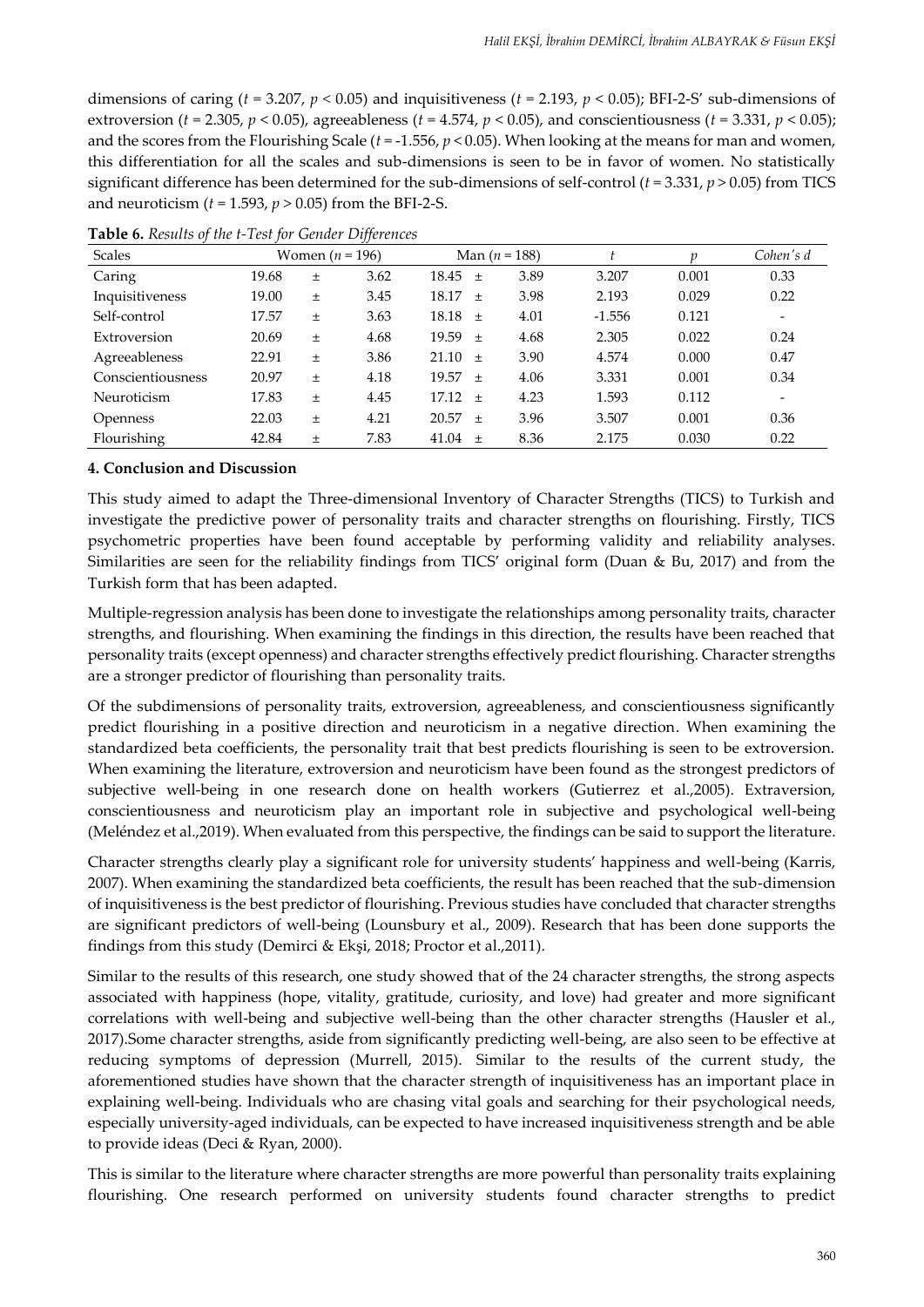flourishing/life satisfaction more than the five-factor personality traits, which supports this finding (West, 2006). In another study, character strengths that were observed to be strongly related to life satisfaction (i.e., curiosity, vitality, hope, gratitude, and love) were found to be more predictive of life satisfaction than the fivefactor personality traits; furthermore, the difference between character strengths and the five-factor personality traits in explaining well-being is not that surprising (Park et al., 2004). The structure of personality traits, which seems to be more stable compared to character strengths, may be considered more effective in this case than the structure of character strengths, which vary with trends and changes related to life such as education and social support. In addition, the culture factor also plays an important role. This is because an individual's sense of self and being satisfied with his or her life is necessary for survival, as opposed to character strengths, which are highly valued in cultures (Brdar et al., 2011). The results of studies on what factors are related to well-being also support this idea.When the variables of personality traits and sociodemographics are held constant in research, the situational factors of social support and positive life events are found significantly related to well-being (Schotanus-Dijkstra et al., 2016). As a result, character strengths are expected to have a protective position in reducing the negative emotions that accompany social life to affect individuals' well-being and to be a point of support in increasing positive emotions.

According to the findings obtained as a result of investigating whether or not the participants' scores from the scales differ according to gender, no statistically significant difference was determined for the self-control and neuroticism. Significant differentiations were seen for all remaining variables with respect to gender in favor of women. Flourishing significantly differs with respect to gender, and this differentiation favors women. According to these findings, women tend to be much more psychologically well than men. They can be said to have greater strength at finding existing psychological resources in functional relationships that are used positively and can provide direction to existential goals. Ryff and Singer's (1998) research supports this study's finding where women have greater flourishing levels than men. A study on adolescents (Pennell et al., 2015) found female teens to have greater well-being than male teens. Different from the findings from this study, Littman-Ovadia and Steger (2010) reached the result that showed men to have higher levels of well-being than women. In a study performed with university students on a sample in Turkey (Yılmaz, 2013), women were similarly found to have significantly greater flourishing compared to men.

Differences exist broadly for individuals' levels of flourishing, and evidence exists regarding "social factors and early environment" having determinant roles in this process (Huppert, 2009). When evaluated in this respect, the result of this difference obtained with respect to gender can be thought to source from the internalization of the social successes of women with university educations in the face of the impositions of a patriarchal social structure. In addition, women's internal resources can be considered strong to realize goals throughout life. Apart from this, such a difference may exist because women express their positive and negative feelings more than men. The reasons for and consequences of this difference must be further researched.

According to this study's findings, aside from the positive relationship being seen between well-being and character strengths, character strengths are seen to significantly differ in favor of women with respect to gender. A study in the United Kingdom (Linley et al., 2007) found that women's character strengths have significant differentiations from men's except for creativity. A study performed on Mexican undergraduate students (Romero et al., 2018) investigated character strengths' relationship with life satisfaction and found that the relationship between character strengths and life satisfaction is much greater in men than in women. Evaluating these results, which do not coincide with the current study's findings, is considered important in the cultural context. The gender roles assigned to men and women in different cultures and their conveyed social roles are different, and these differences can have many reasons. Aside from this, a lack of information exists on the issue of whether or not personal and demographic characteristics (e.g., gender, age, education, marital status) affect the scope to which an individual's strengths are utilized (Duan & Ho, 2017).

The limitations of this research, which has investigated the relationship among personality traits, character strengths, and flourishing, are as follows: The research is limited by the study group, which has been selected from the various faculties of Karadeniz Technical University and Kocaeli University (i.e., faculties of medicine, architecture, and dentistry). The research is limited by data from the 2018-2019 school year. The research is limited by the scales used in the study. Research findings are limited to university students in the identified study group.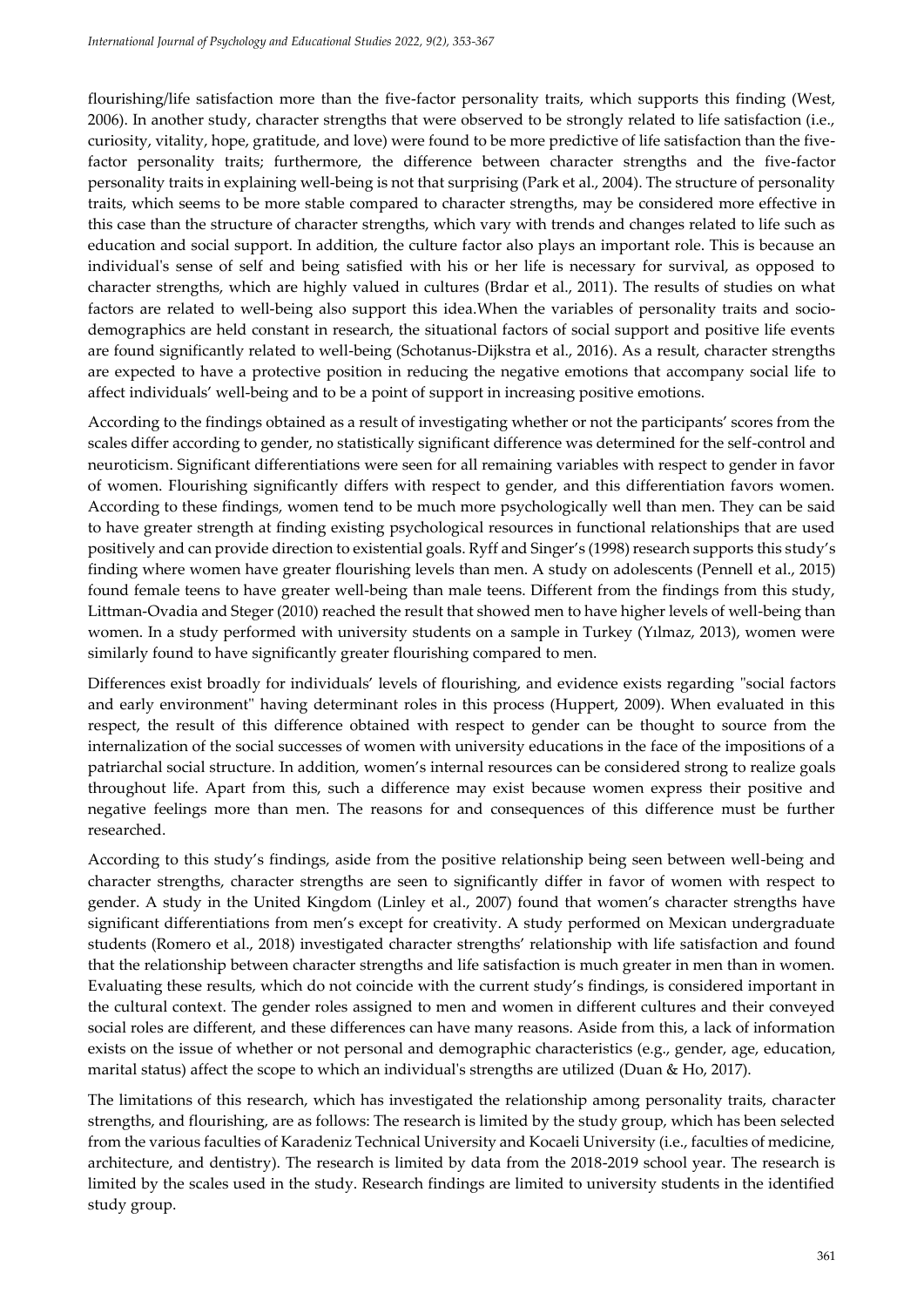#### **5. Recommendations**

According to the research results, character strengths are the stronger predictor of flourishing when compared with personality traits. Studies can be expanded using concepts or demographic variables such as happiness orientations, multi-dimensional well-being models, and psychological needs that can have an intermediary or regulatory role in the relationship between these concepts. Doing detailed research on character strengths, which is still a fresh topic in Turkey's domestic literature, and its dual nature with flourishing can be suggested and organizing training programs on developing character strengths. Regarding research results, when the significant appearance of female preference in favor of gender in all variables is examined, flourishing can be examined with the gender roles variable. The relationship between flourishing and character strengths can be examined in different cultures and different sample groups. Also, contribution is expected to create a range of ideas about results researching the flourishing of individuals using various sample groups such as married and or employed, and such. Lastly, performing longitudinal studies can be considered helpful in understanding the relationships among character strengths, personality traits, and flourishing.

#### **6. References**

- Allport, G. W. (1931). What is a trait of personality? *The Journal of Abnormal and Social Psychology, 25*(4), 368- 372.<http://dx.doi.org/10.1037/h0075406>
- Ana Paula, P. N., & Zanon, C. (2018). Strengths of character of personal growth: Structure and relations with the big five in the Brazilian context. *Paideía, 28.* http://dx.doi.org/10.1590/1982-4327e2822.
- Bacanlı H., İlhan, T.,& Aslan, S. (2009). Beş faktör kuramına dayalı bir kişilik ölçeğinin geliştirilmesi: sıfatlara dayalı kişilik testi (SDKT) (Development of a personality scale based on five factor theory: adjective based personality test (ABPT)). *Türk Eğitim Bilimleri Dergisi, 7*(2), 261-279. https://dergipark.org.tr/en/pub/tebd/issue/26107/275060
- Bakker, A. B.,& van Woerkom, M. (2017). Strengths use in organizations: A positive approach of occupational health. *Canadian Psychology 59(1),* 38-46. https://doi.org/10.1037/cap000012
- Brdar, I.,ve Kashdan, T. B. (2010). Character strengths and well-being in Croatia: An empirical investigation of structure and correlates. *Journal of Research in Personality, 44*(1), 151-154. https://dx.doi.org/10.1016/j.jrp.2009.12.001
- Brdar, I., Anić, P., & Rijavec, M. (2011). Character strengths and wellbeing: are there gender differences? *The British Journal of Psychiatry, 3,* 145-156. http://dx.doi.org/ 10.1007/978-94-007-1375-8\_13
- Bruck, C. S., & Allen, T. D. (2003). The relationship between big five personality traits, negative affectivity, type A behavior, and work–family conflict. *Journal of Vocational Behavior*, *63*(3), 457-472. https://dx.doi.org/10.1016/S0001-8791(02)00040-4
- Büyüköztürk, Ş., Çakmak, E. K., Akgün, Ö. E., Karadeniz, Ş., & Demirel, F. (2015). *Bilimsel araştırma yöntemleri*  (22.Baskı). Pegem.
- Caspi, A., Roberts, B. W., & Shiner, R. L. (2005). Personality development: Stability and change. *Annual Review of Psychology, 56,* 453-484. http://dx.doi.org/10.1146/annurev.psych.55.090902.141913
- Cemalcılar, Z., Sümer, H. C., Sümer, N., & Baruh, L. (2017). Unpublished manuscriptCosta, P.T., Busch, C.M., Zonderman, A.B., & McCrae, R.R. (1986). Correlations of MMPI Factor Scales with Measures of the Five Factor Model. *Personality Assessment, 50*(4), 640-650. https://dx.doi.org/10.1207/s15327752jpa5004\_10
- Costa, P. T., Mccrae, R. R., & Dye, D. A. (1991). Facet scales for agreeableness and conscientiousness: A revision of the NEO personality inventory. *Personality and Individual Differences, 12,* 887-898. https://dx.doi.org[/10.1016/0191-8869\(91\)90177-D](https://doi.org/10.1016/0191-8869(91)90177-D)
- Costa, P. T., & McCrae, R. R. (1995). Domains and facets: Hierarchical personality assessment using the Revised NEO Personality Inventory. *Journal of Personality Assessment, 64*(1), 21- 50. [https://dx.doi.org/10.1207/s15327752jpa6401\\_2](https://doi.org/10.1207/s15327752jpa6401_2)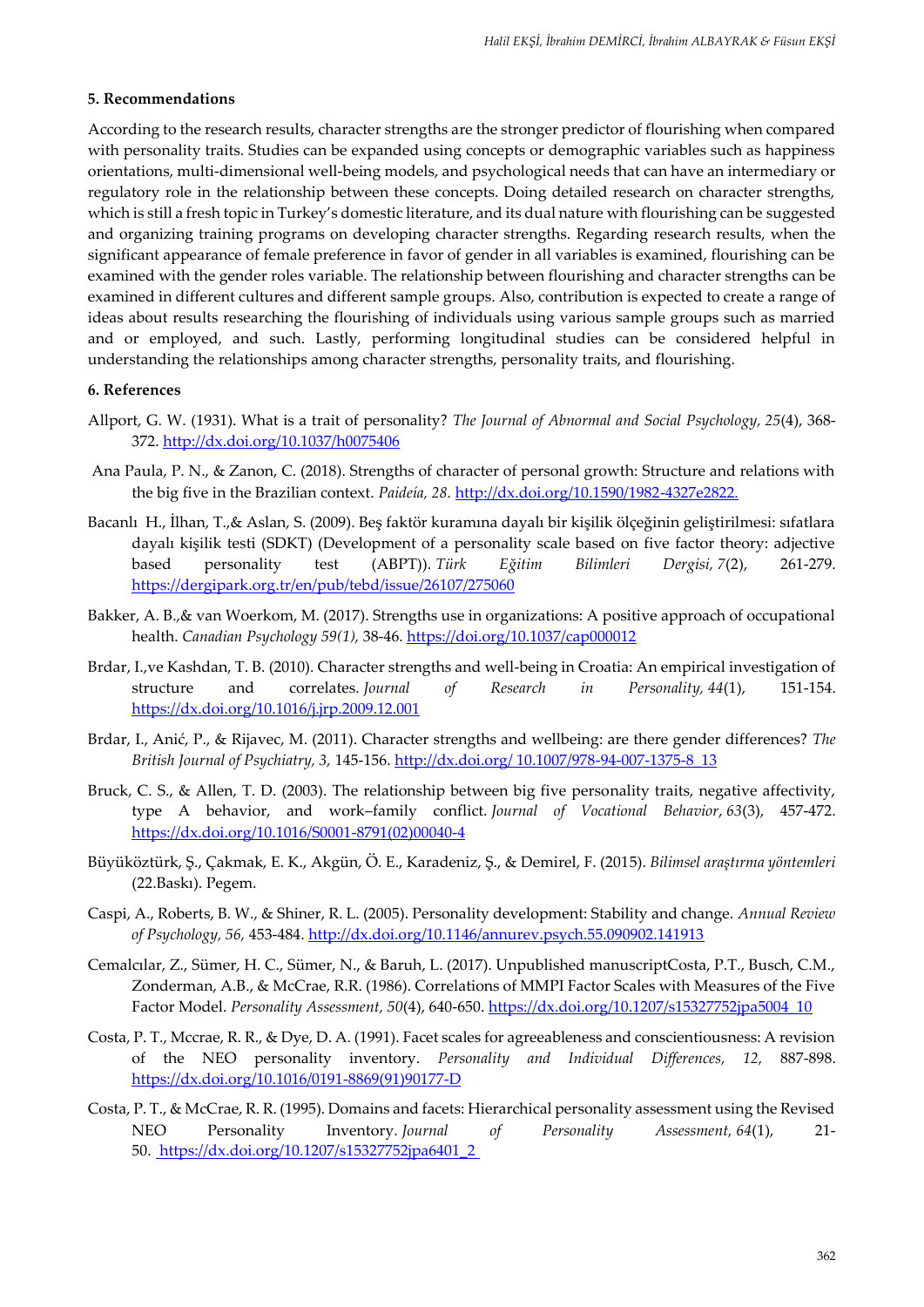- Costa, P. T., McCrae, R. R., & Kay, G. G. (1995). Persons, places, and personality: Career assessment using the Revised NEO Personality Inventory. *Journal of Career Assessment, 3*(2), 123-139. https://dx.doi.org/10.1177/106907279500300202
- Deci, E. L., & Ryan, R. M. (2000). The" what" and" why" of goal pursuits: Human needs and the selfdetermination of behavior. *Psychological İnquiry, 11*(4), 227-268. https://doi.org/10.1207/S15327965PLI1104\_01
- Deci, E. L., & Ryan, R. M. (2008). Hedonia, eudaimonia, and well-being: An introduction. *Journal of Happiness Studies, 9*(1), 1-11. https://doi.org/10.1007/s10902-006-9018-1
- De la Fuente, R., Parra, Á., Sánchez-Queija, I., & Lizaso, I. (2020). Flourishing during emerging adulthood from a gender perspective. *Journal of Happiness Studies*, *21*(8), 2889-2908. https://dx.doi.org/ 10.1007/s10902- 019-00204-9
- Demirci, İ., & Eksi, H. (2018). Keep calm and be happy: A mixed method study from character strengths to well-being. *Educational Sciences: Theory and Practice, 18*(2), 279-330. https://doi.org/10.12738/estp.2018.2.0799
- Dewal, K., & Kuma, S. (2017).The mediating role of psychological capital in the relationship between big five personality traits and psychological well-being: A study of Indian entrepreneurs. *Indian Journal of Positive Psychology, 8*(4), 500-506. https://www.proquest.com/scholarly-journals/mediating-rolepsychological-capital-relationship/docview/1986589332/se-2?accountid=16268
- Diener, E., Wirtz, D., Tov, W., Kim-Prieto, C., Choi, D.W., Oishi, S., & BiswasDiener, R. (2010). New wellbeing measures: Short scales to assess flourishing and positive and negative feelings. *Social Indicator Research, 97,* 143-156. https://doi.org /10.1007/s11205-009-9493-y
- Diener, E., Lucas, R. E., & Oishi, S. (2018). Advances and open questions in the science of subjective wellbeing. *Collabra Psychology, 4*(1), 1–78. https://doi.org/10.1525/collabra.
- Diener, E., & Seligman, M. E. (2002). Very happy people. *Psychological science*, *13*(1), 81-84. <https://doi.org/10.1111/1467-9280.00415>
- Drezno, M., Stolarski, M., & Matthews, G. (2019). An in-depth look into the association between morningness– eveningness and well-being: evidence for mediating and moderating effects of personality. *Chronobiology International, 36*(1), 96-109. <https://doi.org/10.1080/07420528.2018.1523184>
- Duan, W., & Bu, H. (2017). Development and initial validation of a short three-dimensional inventory of character strengths. *Quality of Life Research*, *26*(9), 2519-2531. https://doi.org/10.1007/s11136-017-1579-4
- Duan, W., & Ho, S. M. Y. (2018). Does being mindful of your character strengths enhance psychological wellbeing? A longitudinal mediation analysis. *Journal of Happiness Studies*, *19*(4), 1045-1066. https://doi.org/10.1007/s10902-017-9864-z
- Duan, W.,ve Ho, S. M. Y. (2017). Three-dimensional model of strengths: Examination of invariance across gender, age, education levels, and marriage status. *Community Mental Health Journal, 53*(2), 233-240. https://doi.org/10.1007/s10597-016-0038-y
- Duan, W., Ho, S. M. Y., Yu, B., Tang, X., Zhang, Y., Li, T., & Yuen, T. (2012). Factor structure of the Chinese virtues questionnaire. *Research on Social Work Practice*, *22*(6), 680-688. https://doi.org/10.1177/1049731512450074
- Fraenkel, J. R., Wallen, N. E., & Hyun, H. H. (2012). *How to design and evaluate research in education.* McGraw-Hil
- Goldberg, L. R. (1993). The structure of phenotypic personality traits. *American psychologist, 48*(1), 26-34. [https://doi.org/10.1037/0003-066X.48.1.26](https://psycnet.apa.org/doi/10.1037/0003-066X.48.1.26)
- Gonzalez, J.L., Lopez-Lopez, A., Alonso-Fernandez, M., Ciudad, N., Matias-Pompa, B., & Moreno-Jimenez, B. (2014). Fatigue as moderator of the relationship between personality and the affective dimensions of well-being. *Happiness Study, 15,* 1363–1376. https://doi.org/10.1007/s10902-013-9480-5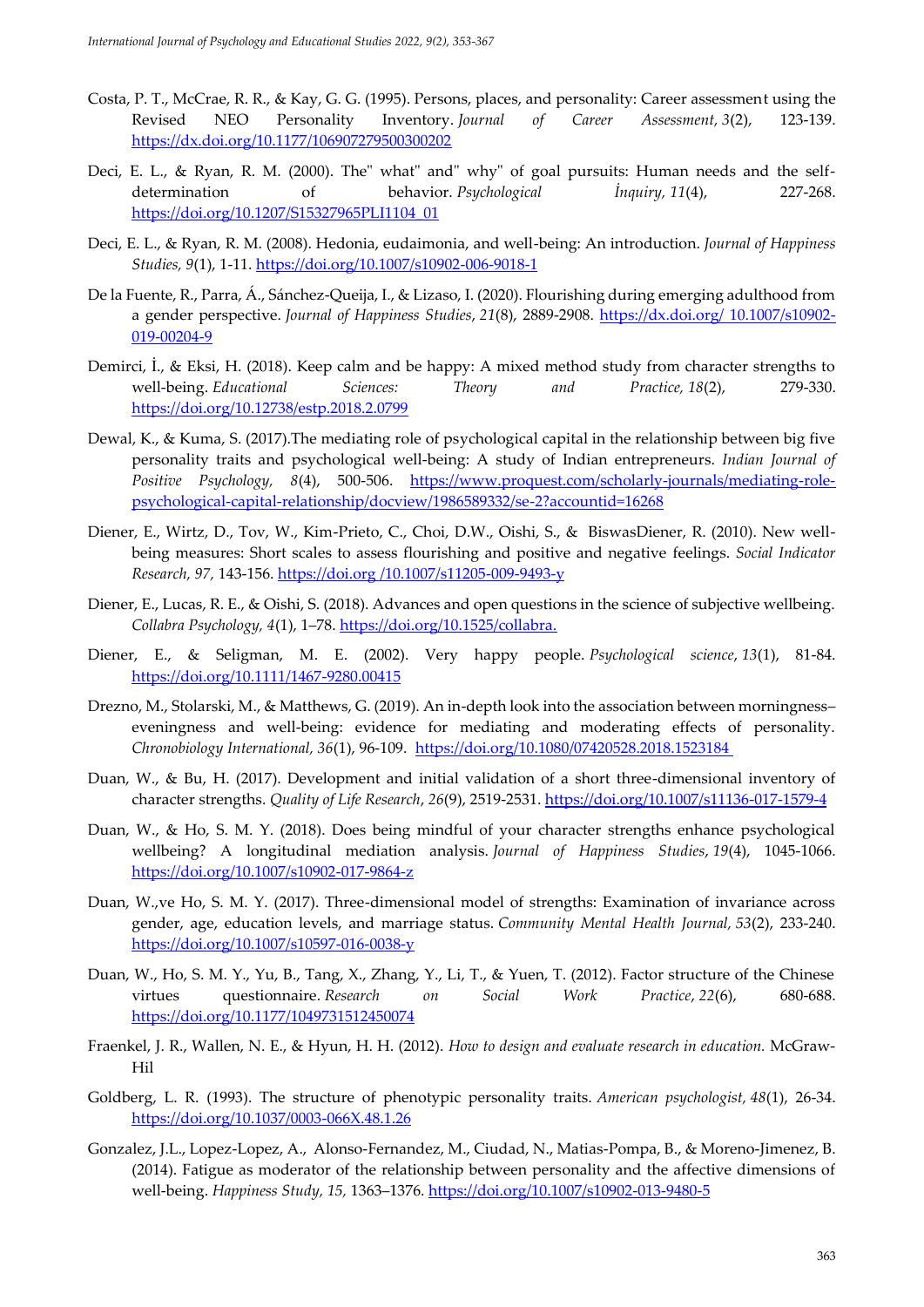- Gokcen, N., Hefferon, K., & Attree, E., (2012). University students constructions of flourishing in British higher education: An inductive content analysis. *International Journal of Wellbeing*, 2(1), 1-21. . https://doi.org /10.5502/ijw.v2i1.1
- Gustems, J., & Calderon, C. (2014). Character strengths and psychological wellbeing among students of teacher education. *International Journal of Educational Psychology, 3*(3), 265-286. https://doi.org/10.4471/ijep.2014.14
- Gutierrez, J. L. G., Jimenez, B. M., Hernandez, E. G., & Puente, C. P. (2005). Personality and subjective wellbeing: Big Five correlates and demographic variables. *Personality and Individual Differences, 38,* 1561-1569. <https://doi.org/10.1016/j.paid.2004.09.015>
- Günay, Ö. G. A., & Çarıkçı, İ. H. (2019). İnsan kaynakları işe alım süreçlerinde kullanılan psikoteknik testlere ilişkin bir inceleme. *Süleyman Demirel Üniversitesi Vizyoner Dergisi, 10*(23), 178-194. <https://doi.org/10.21076/vizyoner.515315>
- Hausler, M., Strecker, C., Huber, A., Brenner, M., Höge, T., & Höfer, S. (2017). Distinguishing relational aspects of character strengths with subjective and psychological well-being. *Frontiers in Psychology, 8,* 1159. [http://dx.doi.org/10.3389/fpsyg.2017.01159.](http://dx.doi.org/10.3389/fpsyg.2017.01159)
- Harzer, C. (2020). Fostering character strengths to promote thriving and flourishing in organizations. *Organisationsberatung, Supervision, Coaching*, *27*(1), 37-50. https://doi.org /10.1007/s11613- 020-00636-w
- Huta, V. (2015). The complementary roles of eudaimonia and hedonia and how they can be pursued in practice. *Positive Psychology in Practice: Promoting Human Flourishing in Work, Health, Education, and Everyday Life*, 159–182. <https://doi.org/10.1002/9781118996874.ch10>
- Huppert, F. A., & So, T. (2009, July). What percentage of people in Europe are flourishing and what characterises them [Conference session]. IX ISQOLS Conference, Cambridge, UK. http://citeseerx. ist.psu.edu/viewdoc/download?doi=10.1.1.550.8290&rep=rep1&type=pdf
- Huppert, F. A. (2009). Psychological well‐being: Evidence regarding its causes and consequences. *Applied Psychology: Health and Well Being, 1(2),* 137-164[. https://doi.org/10.1111/j.1758-0854.2009.01008.x](https://doi.org/10.1111/j.1758-0854.2009.01008.x)
- Huppert, F. A.,ve So, T. T. (2013). Flourishing across Europe: Application of a new conceptual framework for defining well-being. *Social İndicators Research, 110*(3), 837-861. https://doi.org/10.1007/s11205-011-9966- 7
- Hussain, S.F. (2018). Examining relations between bicultural efficacy, the big five personality traits, and psychological well-being in bicultural college students. *The International Honor Society Psychology, 23*(1), 2325-7342. https://doi.org/10.24839/2325-7342.JN23.1.16
- Karris, M. A. (2007). *Character strengths and well-being in a college sample* [Doctoral dissertation]. University of Colorado at Boulder. https://www.proquest.com/dissertations-theses/character-strengths-well-beingcollege-sample/docview/304889523/se-2?accountid=16268
- Kashdan, T. B., Julian, T., Merritt, K., & Uswatte, G. (2006). Social anxiety and posttraumatic stress in combat veterans: Relations to well-being and character strengths. *Behaviour Research and Therapy, 44*(4), 561-583. <https://doi.org/10.1016/j.brat.2005.03.010>
- Keyes, C.L.M. (2002). The mental health continuum: From languishing to flourishing in life. *Journal of Health and Behavior Research, 43,* 207-222. https://doi.org/10.2307/3090197
- Haidt, J. (2003). Elevation and the positive psychology of morality. In C. L. M. Keyes & J. Haidt (Eds.), *Flourishing: Positive psychology and the life well-lived* (pp. 275–289). American Psychological Association. [https://doi.org/10.1037/10594-012](https://psycnet.apa.org/doi/10.1037/10594-012)
- Keyes, C. L.,ve Simoes, E. J., (2012). To flourish or not: Positive mental health and all-cause mortality. *American Journal of Public Health*, *102*(11), 2164-2172.<https://doi.org/10.2105/AJPH.2012.300918>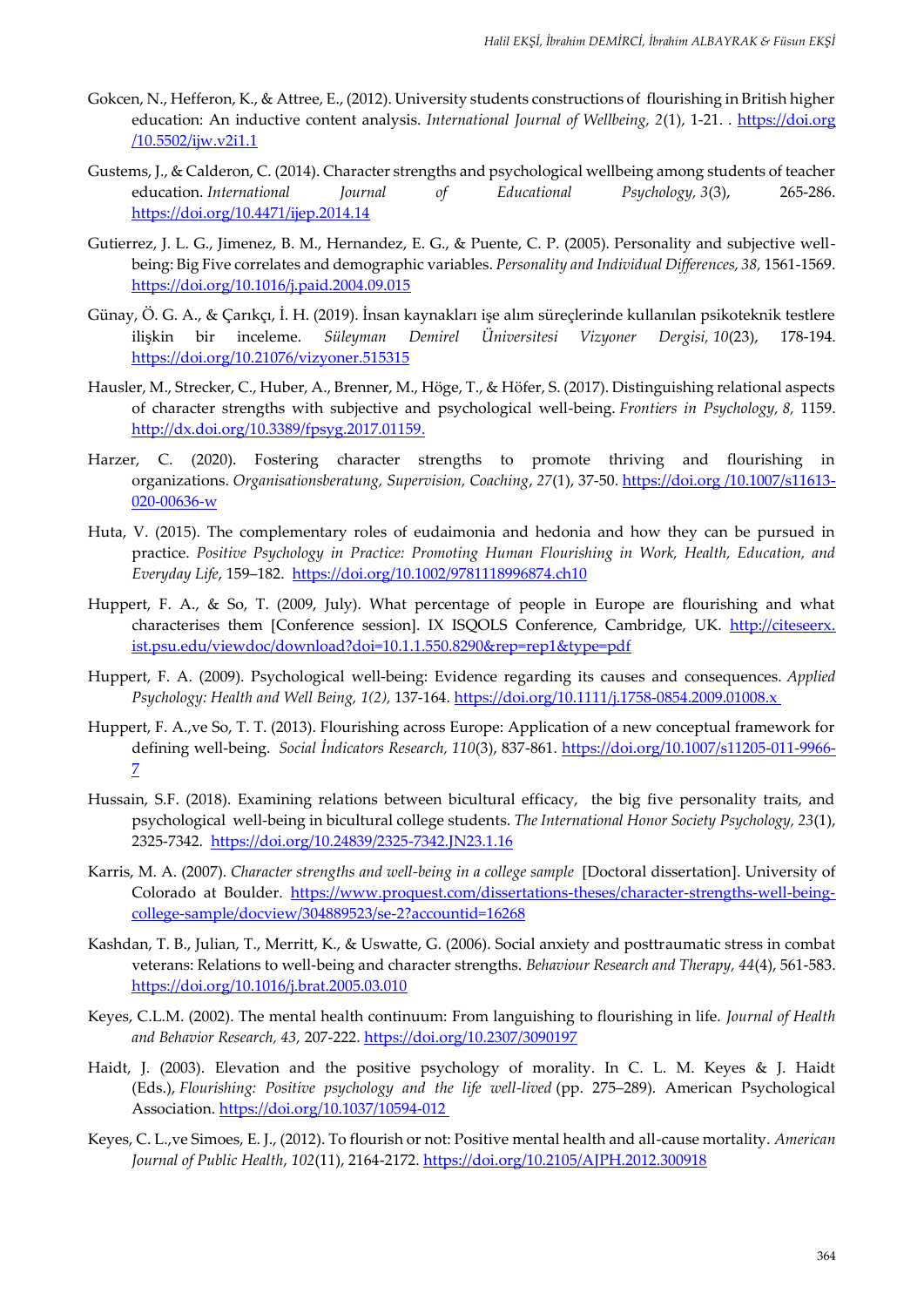- Keyes, C. L., Kendler, K. S., Myers, J. M., & Martin, C. C. (2015). The genetic overlap and distinctiveness of flourishing and the big five personality traits. *Journal of Happiness Studies*, *16*(3), 655-668. https://doi.org/10.1007/s10902-014-9527-2
- Kjell, O.N.E., Nima, A. A., Sikstöm, S., Archer, T., & Garcia, D. (2013). Iranian and Swedish adolescents: Differences in personality traits and well-being. PeerJ, http://dx.doi.org/10.7717/peerj.197.
- Kulik, C. T., Metz, I., & Gould, J. A. (2016). In the company of women: The well-being consequences of working with (and for) other women. In M. Connerley & J. Wu (Eds), *Handbook on well-being of working women* (pp. 189-207). Springer, Dordrecht. https://doi.org/10.1007/978-94-017-9897-6\_12
- Lau, K. S. (2013). *Big five personality traits, pathological personality traits, and psychological dysregulation: Predicting aggression and antisocial behaviors in detained adolescents* [Doctoral dissertation]. University of New Orleans. https://www.proquest.com/dissertations-theses/big-five-personality-traitspathological/docview/1518715902/se-2?accountid=16268
- Linley, P. A., Maltby, J., Wood, A. M., Joseph, S., Harrington, S., Peterson, C., ... Seligman, M. E. (2007). Character strengths in the United Kingdom: The VIA inventory of strengths. *Personality and Individual Differences*, *43*(2), 341-351.<https://doi.org/10.1016/j.paid.2006.12.004>
- Littman-Ovadia, H.,ve Lavy, S. (2012). Differential ratings and associations with well-being of character strengths in two communities. *Health Sociology Review*, *21*(3), 299-312. https://doi.org/10.5172/hesr.2012.21.3.299
- Littman-Ovadia, H.,ve Steger, M. (2010). Character strengths and well-being among volunteers and employees: Toward an integrative model. *The Journal of Positive Psychology*, *5*(6), 419-430. https://doi.org/10.1080/17439760.2010.516765
- Lounsbury, J. W., Fisher, L. A., Levy, J. J., & Welsh, D. P. (2009). An investigation of character strengths in relation to the academic success of college students. *Individual Differences Research*, *7*(1), 52-69. https://citeseerx.ist.psu.edu/viewdoc/download?doi=10.1.1.453.9217&rep=rep1&type=pdf
- McCrae, R. R.,ve Costa, P. T. (1989). The structure of interpersonal traits: Wiggins's circumplex and the fivefactor model. *Journal of Personality and Social Psychology*, 56(4), 586-590. [https://doi.org/10.1037/0022-](https://psycnet.apa.org/doi/10.1037/0022-3514.56.4.586) [3514.56.4.586](https://psycnet.apa.org/doi/10.1037/0022-3514.56.4.586)
- McCrae, R. R., & Costa, P. T. (1991a). The NEO Personality inventory: Using the five-factor model in counseling. *Journal of Counseling and Development*, 69(4), 367-372. [https://doi.org/10.1002/j.1556-](https://doi.org/10.1002/j.1556-6676.1991.tb01524.x) [6676.1991.tb01524.x](https://doi.org/10.1002/j.1556-6676.1991.tb01524.x)
- McCrae, R.R., & Costa, P.T. (1991b). The full five-factor model and wellbeing. *Journal of Personality and Social Psychology, 17*(2), 227-232.<https://doi.org/10.1177/014616729101700217>
- McCrae, R. R.,ve John, O. P. (1992). An introduction to the five‐factor model and its applications. *Journal of Personality and Social Psychology*, *60*(2), 175-215. <https://doi.org/10.1111/j.1467-6494.1992.tb00970.x>
- McCrae, R.R. & Costa, P.T. (1987). Validation of the five-factor model of personality across instruments and observers. *Journal of Personality and Social Psychology*, *52(1),* 81-90. [https://doi.org/10.1037/0022-](https://psycnet.apa.org/doi/10.1037/0022-3514.52.1.81) [3514.52.1.81](https://psycnet.apa.org/doi/10.1037/0022-3514.52.1.81)
- McGrath, R. E. (2015). Integrating psychological and cultural perspectives on virtue: The hierarchical structure of character strengths. *Journal of Positive Psychology*, *10*(5), 407-424. https://doi.org/10.1080/17439760.2014.994222
- Meléndez, J. C., Satorres, E., Cujiño, M. A., & Reyes, M. F. (2019). Big Five and psychological and subjective well-being in Colombian older adults. *Archives of Gerontology and Geriatrics*, *82,* 88-93. <https://doi.org/10.1016/j.archger.2019.01.016>
- Murrell, L. K. (2015). *Character strengths and well-being: Differences isn social activity among college students* [Doctoral dissertation]. Oklahoma State University. https://www.proquest.com/dissertationstheses/character-strengths-well-being-differences-social/docview/1805944921/se-2?accountid=16268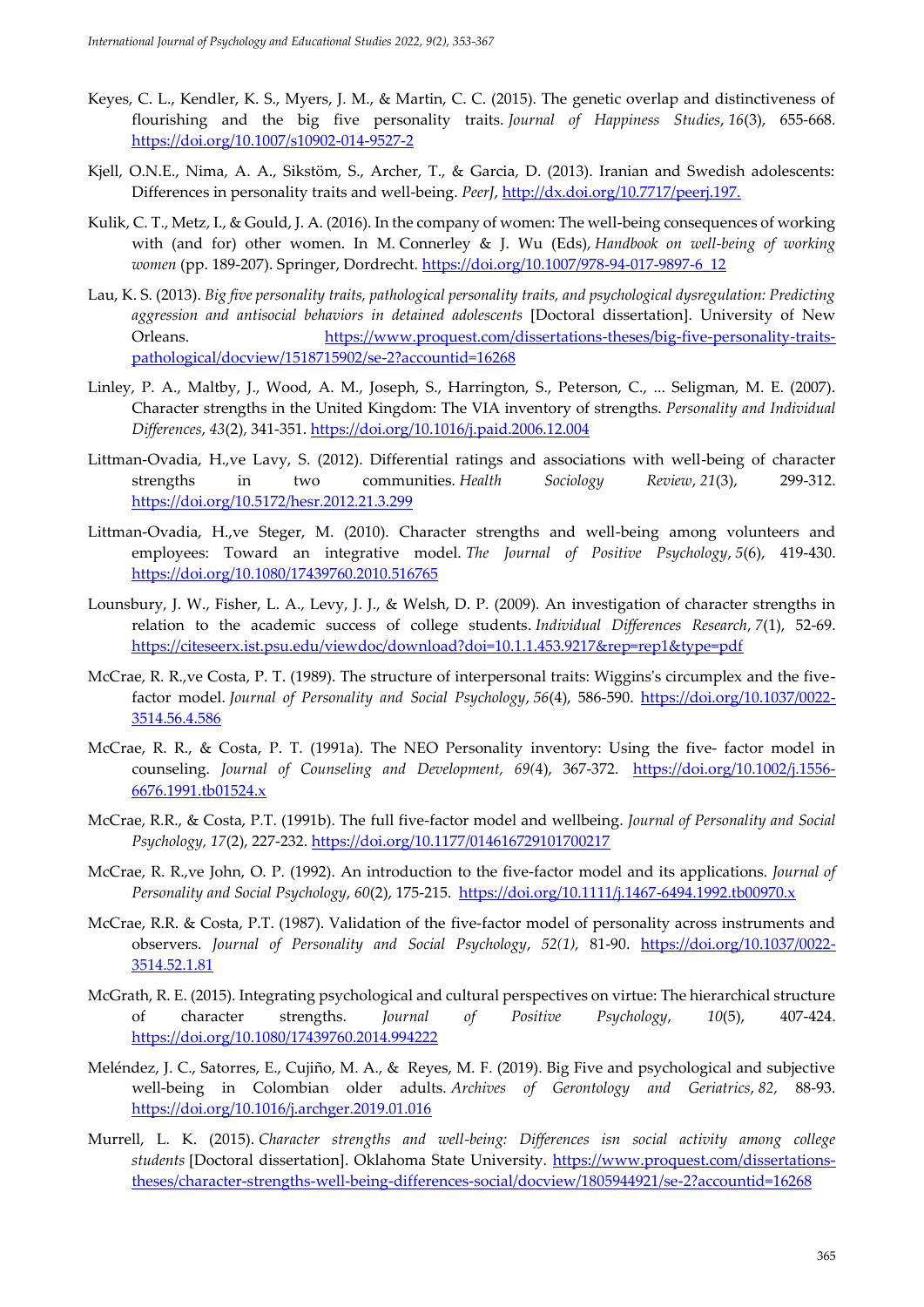- Noronha, A. P. P., & Campos, R. R. F. D. (2018). Relationship between character strengths and personality traits. *Estudos de Psicologia (Campinas)*, *35*, 29-37. https://doi.org/10.1590/1982-02752018000100004
- Park, N.,ve Peterson, C. (2006). Moral competence and character strengths among adolescents: The development and validation of the values in action ınventory of strengths for youth. *Journal of Adolescence*, *29*(6), 891-909. <https://doi.org/10.1016/j.adolescence.2006.04.011>
- Park, N., Peterson, C., & Seligman, M. E.P. (2004). Strengths of character and well-being. *Journal of Social and Clinical Psychology, 23*(5), 603-619. https://doi.org/10.1521/jscp.23.5.603.50748
- Pennell, C., Boman, P., & Mergler, A. (2015). Covitality constructs as predictors of psychological well-being and depression for secondary school students. *Contemporary School Psychology*, *19*(4), 276-285. https://doi.org/10.1007/s40688-015-0067-5
- Proctor, C., Maltby, J., & Linley, P.A. (2011). Strengths use as a predictor of well-being and health-related quality of life. *Journal of Happiness Studies*, *12*, 153-169. http://dx.doi.org/10.1007/s10902-009-9181-2
- Romero, N. A. R., Guajardo, J. G., Beracoechea, L. A., & Solis, M. G. O. (2018). Character strengths, sociodemographic characteristics, and life satisfaction in Mexican students. *Acción Psicológica*, *15*(2), 95- 106. https://doi.org/10.5944/ap.15.2.22207
- Ryan, R. M., & Deci, E. L. (2001). On happiness and human potentials: A review of research on hedonic and eudaimonic well-being. *Annual Review of Psychology*, *52*(1), 141-166. https://doi.org/10.1146/annurev.psych.52.1.141
- Ryff, C. D. (1989). Happiness is everything, or is it? Explorations on the meaning of psychological well-being. *Journal of Personality and Social Psychology*, *57*, 1069–1081. https://doi.org/10.1037/0022-3514.57.6.1069
- Ryff, C. D. & Singer, B. (1998). The contours of positive human health. *Psychological Inquiry*, *9*, 1-28. https://doi.org/10.1207/s15327965pli0901\_1
- Ryff, C. D., & Singer, B. H. (2008). Know thyself and become what you are: A eudaimonic approach to psychological well-being. *Journal of Happiness Studies*, *9*(1), 13-39. https://doi.org/10.1007/s10902-006- 9019-0
- Salami, S. O. (2011). Personality and psychological well-being of adolescent: The moderating role of emotional intelligence. *Social Behavior and Personality*, *39*(6), 785-794.<https://doi.org/10.2224/sbp.2011.39.6.785>
- Schotanus -Dijkstra, M., Pieterse, M. E., Drossaert, C. H., Westerhof, G. J., De Graaf, R., Ten Have, M., ... Bohlmeijer, E. T. (2016). What factors are associated with flourishing? Results from a large representative national sample. *Journal of Happiness Studies*, *17*(4), 1351-1370. https://doi.org/10.1007/s10902-015-9647-3
- Seibel, B. L., DeSousa, D., & Koller, S. H. (2015). Brazilian adaptation and factor structure of the 240-item VIA Inventory of Strengths scale. *Psico-USF*, *20*(3), 371-383. <https://doi.org/10.1590/1413-82712015200301>
- Seligman, M., & Csikszentmihalyi, M. (2000). Positive psychology: An introduction. *American Psychologist 55,* 5-14. [https://doi.org/10.1007/978-94-017-9088-8\\_18](https://doi.org/10.1007/978-94-017-9088-8_18)
- Seligman, M. E. (2011). Flourish: a visionary new understanding of happiness and well-being. *Policy*, *27*(3), 60- 1.
- Soto, C. J.,ve John, O. P. (2017). Short and extra-short forms of the Big Five Inventory–2: The BFI-2-S and BFI-2-XS. *Journal of Research in Personality*, *68*, 69-81.<https://doi.org/10.1016/j.jrp.2017.02.004>
- Tabachnick, B. G., Fidell, L. S., & Ullman, J. B. (2007). *Using multivariate statistics*. Pearson.
- Thomas, J.C., & Segal, D. L. (2006).*Comprehensive handbook of personality and psychopathology.* New Jersey, Wiley. https://www.researchgate.net/profile/James-Rounds-2/publication/275344988
- Tokar, D. M., Fischer, A. R., & Subich, L. M. (1998). Personality and vocational behavior: A selective review of the literature, 1993–1997. *Journal of Vocational Behavior*, *53*(2), 115-153. <https://doi.org/10.1006/jvbe.1998.1660>